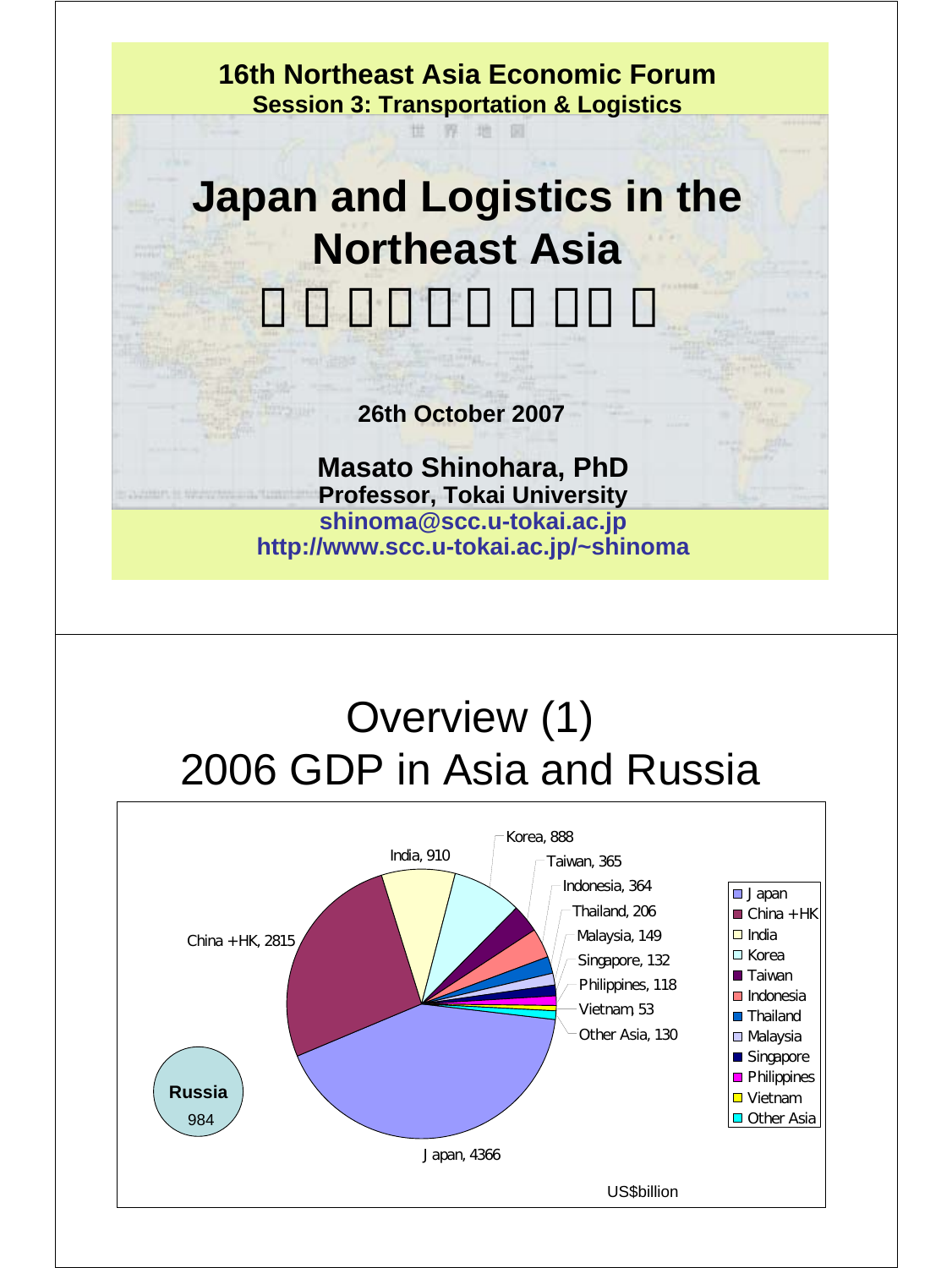### Overview (2) Trade & Investment in Asia



Note: Based on the actual figures from East Asia: Indonesia, Malaysia, the Philippines, Thailand, the Republic of Korea, Hong Kong, and Singapore.

Note: Based on the actual figures from East Asia: Indonesia, Malaysia, the Philippines, Thailand, the Republic of Korea, Hong Kong, and Singapore.

#### World Container Cargo Movement 2005

| (Thousand TEU)                    |                        |       |                 |                |                         |                               |               |        |        |
|-----------------------------------|------------------------|-------|-----------------|----------------|-------------------------|-------------------------------|---------------|--------|--------|
| To<br>From                        | <b>East Asia South</b> | Asia  | <b>Oceania</b>  | Middle<br>East | <b>North</b><br>America | South &<br>Central<br>America | <b>Europe</b> | Africa | Total  |
| East Asia                         | 12,632                 | 1,115 | 1,130           | 1,537          | 13,138                  | 1,484                         | 9,587         | 1,033  | 41,656 |
| South Asia                        | 636                    | 150   | 30              | 282            | 619                     | 61                            | 853           | 137    | 2,768  |
| Oceania                           | 880                    | 55    | 455             | 81             | 207                     | 51                            | 263           | 36     | 2,028  |
| <b>Middle East</b>                | 325                    | 157   | 13              | 322            | 150                     | 5                             | 586           | 55     | 1,613  |
| <b>North</b><br>America           | 5.193                  | 241   | 244             | 287            | 437                     | 1,754                         | 1,947         | 214    | 10,317 |
| South &<br><b>Central America</b> | 664                    | 26    | 30 <sub>l</sub> | 136            | 1,972                   | 1,121                         | 2,204         | 153    | 6,306  |
| <b>Europe</b>                     | 4.766                  | 818   | 343             | 1,582          | 3,006                   | 1,391                         | 2,240         | 1,890  | 16,036 |
| Africa                            | 404                    | 150   | 39              | 82             | 158                     | 63                            | 1,346         | 568    | 2,810  |
| Total                             | 25,500                 | 2,712 | 2,284           | 4.309          | 19,687                  | 5,930                         | 19,026        | 4,086  | 83,534 |

TEU: Twenty-Foot Equivalent Unit 20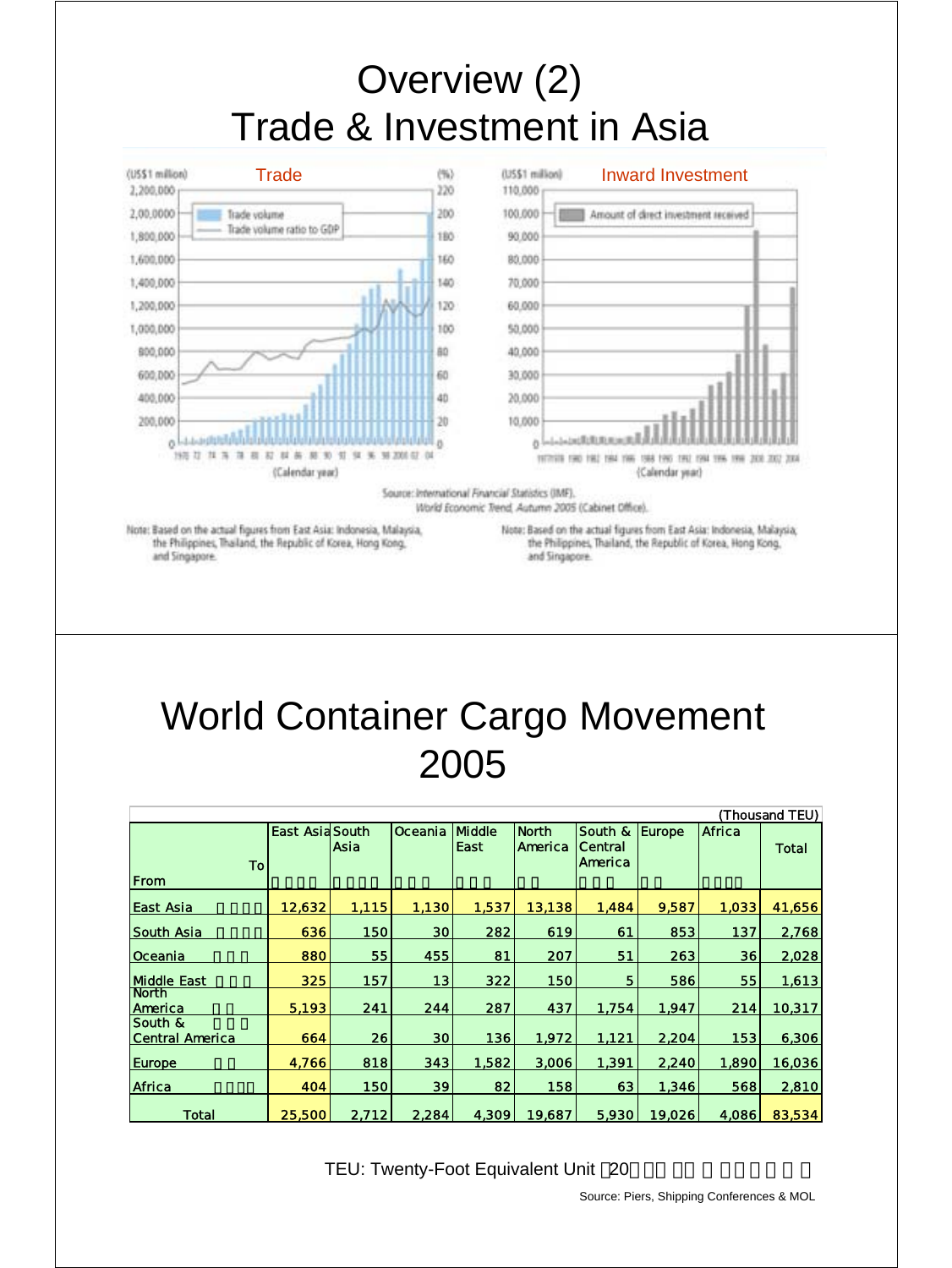

### North-east Asia

- High Level of Technology lead by Japan & Korea
- High Density of Consumer Population in Asia
- Great Potentiality for Emerging Economies

#### Need for Logistics Network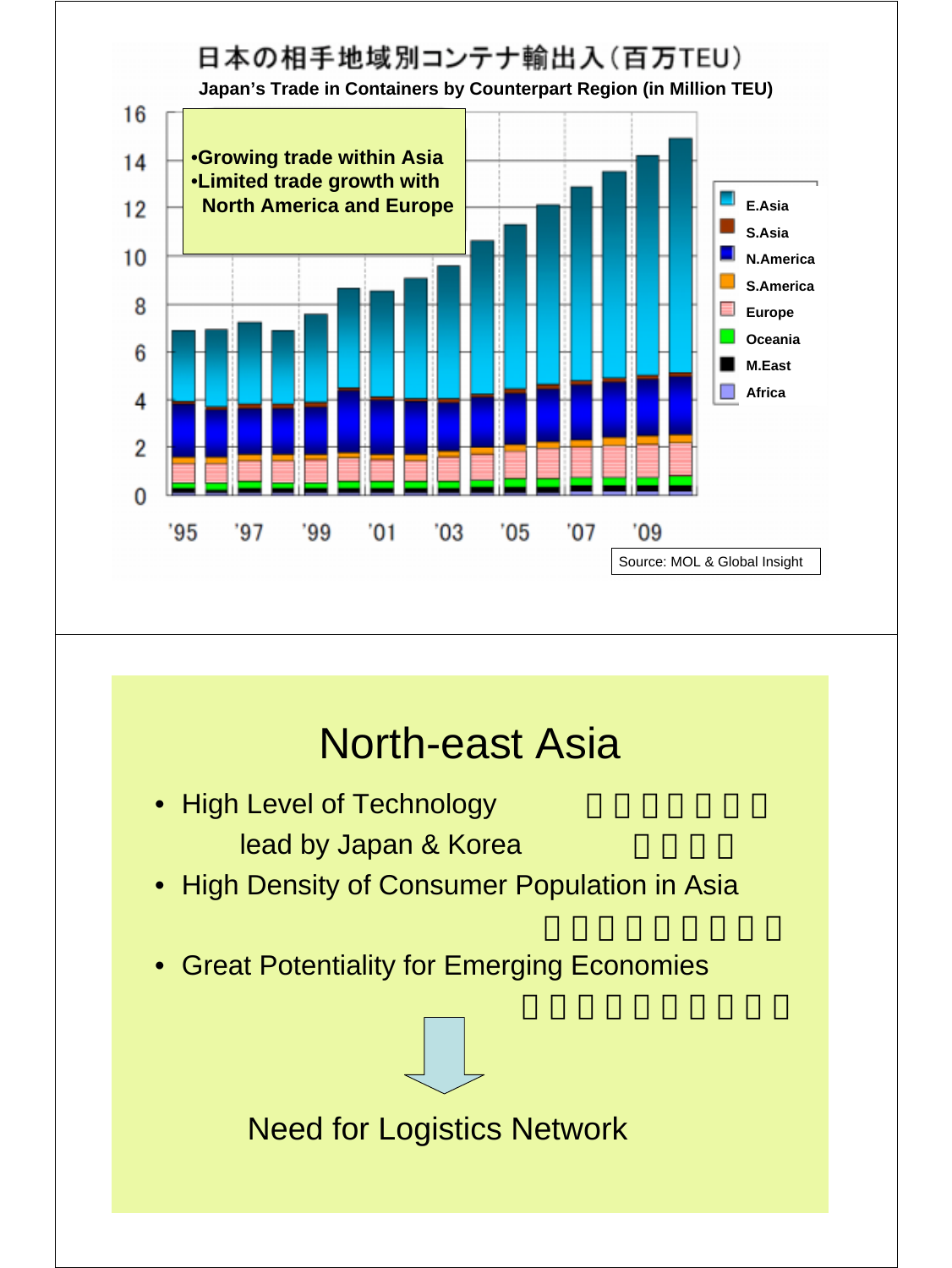# What is Logistics?



### North-east Asiatic Logistics

- Need for a new concept North-east Asiatic "brand identity" An abundance of Resources **Rich Natural Environment**
- Harmony between "growth" and "ecology" Environmentally-friendly Logistics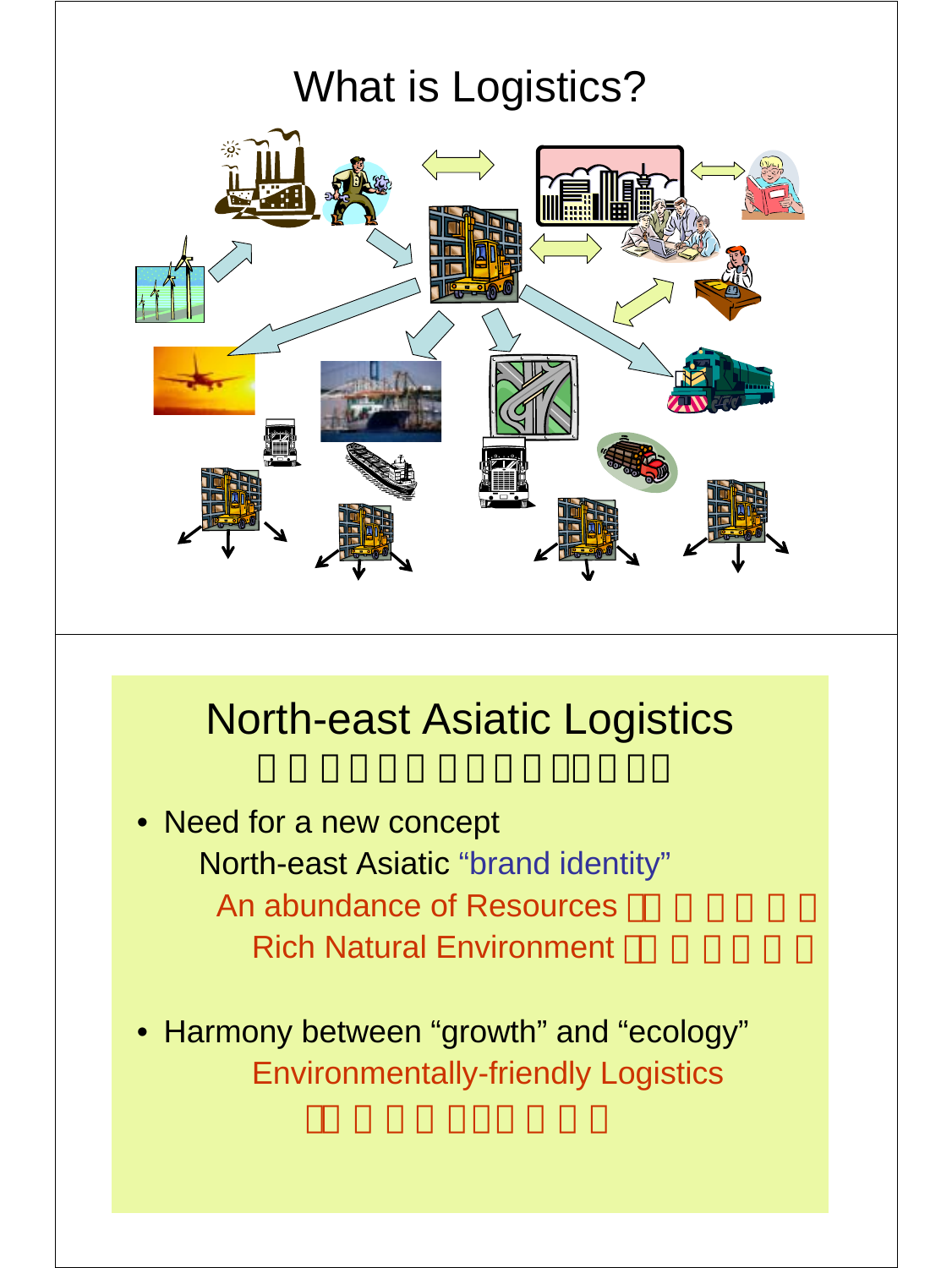# Logistics in the North-east Asia

• Shipping and Railway Transport is: Environmentally-friendly



• Full utilization of Shipping Container Ships, Ferries, RORO Ships

Hokuriku Ports Development Fushiki-Toyama, Kanazawa **Tsuruga** 



Logistical Collaboration by Ocean Transportation

Future Transportation Network in N.E.Asia

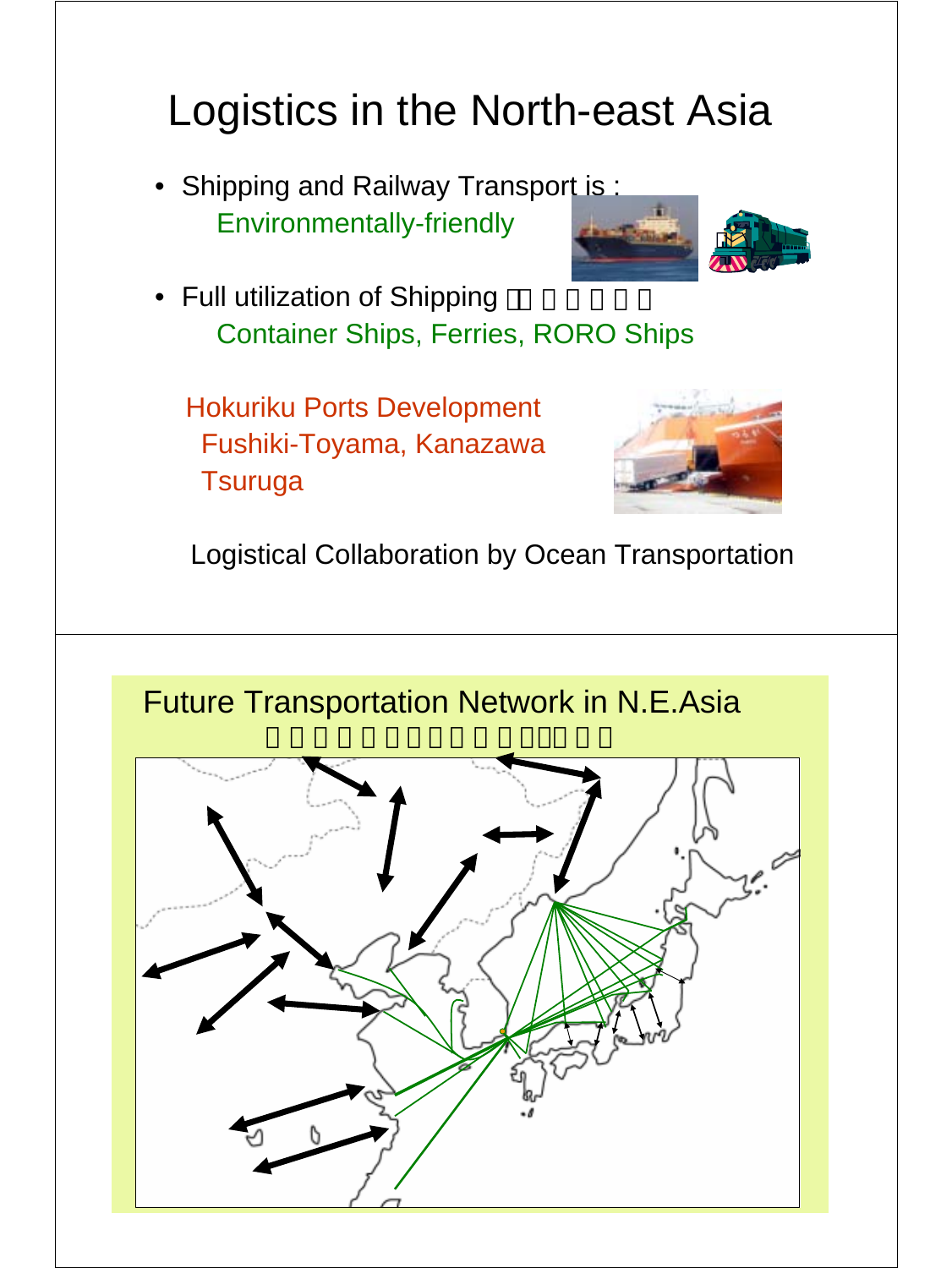## Intermodal Transportation

#### Sea & Rail

Minimize Road Transportation

#### 1. Infrastructure

Port, Rail, Road, Bridge, Warehouse etc. **Seamless connection at Nodes** 

Streamlining of Institutional Environment



**Europe's Coastal Shipping Network** 

Inland Navigation Europe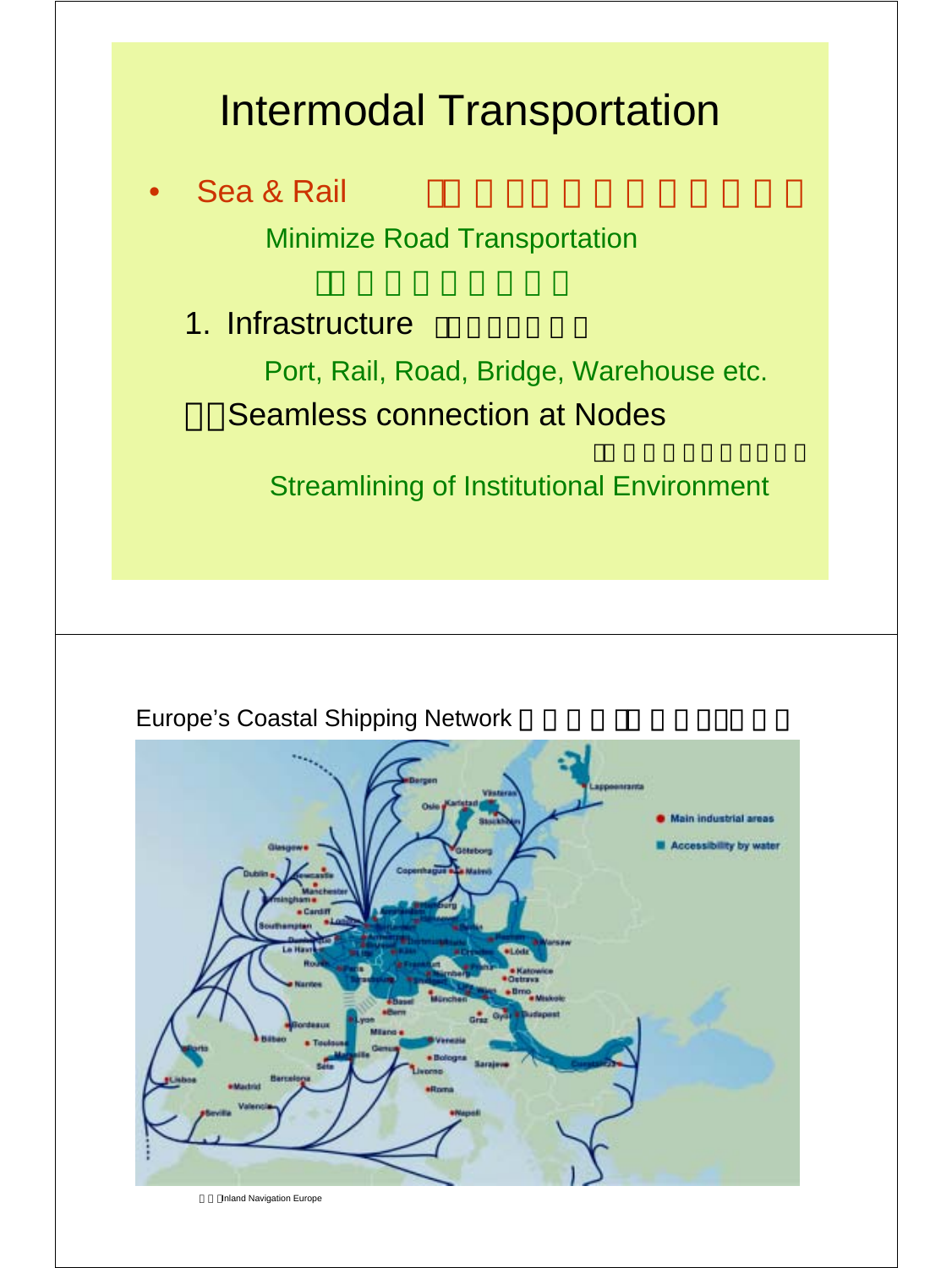



Source:LHG